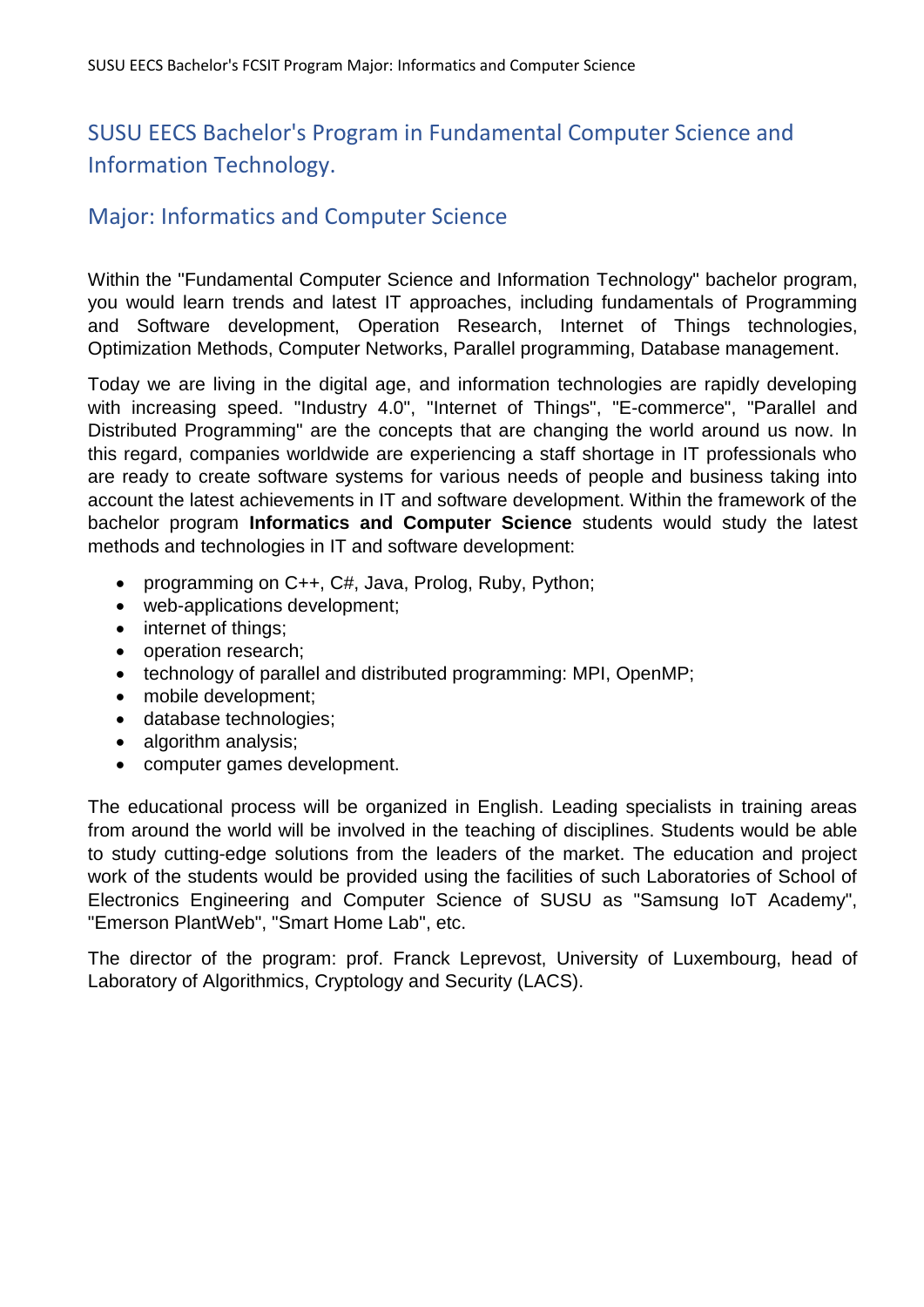# Program outline<sup>1</sup>

|                                                       |              | 1              | $\overline{2}$  | 3               | 4              | 5                       | 6              | 7                       | 8           |
|-------------------------------------------------------|--------------|----------------|-----------------|-----------------|----------------|-------------------------|----------------|-------------------------|-------------|
|                                                       | <b>ECTS</b>  | 1A             | 1S              | 2A              | 2S             | 3A                      | 3S             | 4A                      | 4S          |
| <b>CORE COMPETENCE</b>                                |              |                |                 |                 |                |                         |                |                         |             |
| <b>GENERAL EDUCATION</b>                              | 19           | $\mathbf{3}$   |                 |                 |                | $\overline{7}$          | $\overline{2}$ | $\overline{\mathbf{7}}$ |             |
| B.00 - Physical Training                              | $\mathbf{2}$ |                |                 |                 |                |                         | $\overline{2}$ |                         |             |
| B.02 - History                                        | $\mathbf{3}$ | $\mathbf{3}$   |                 |                 |                |                         |                |                         |             |
| B.03 - Philosophy                                     | $\mathbf{3}$ |                |                 |                 |                | $\mathbf{3}$            |                |                         |             |
| B.04 - Economics                                      | 4            |                |                 |                 |                | $\overline{\mathbf{4}}$ |                |                         |             |
| B.28 - Safety of Life                                 | 3            |                |                 |                 |                |                         |                | 3                       |             |
| B.19 - Ecology                                        | $\mathbf{2}$ |                |                 |                 |                |                         |                | $\mathbf{2}$            |             |
| B.16 - Jurisprudence                                  | $\mathbf{2}$ |                |                 |                 |                |                         |                | $\mathbf 2$             |             |
| <b>FUNDAMENTAL MODULE</b>                             | 63           | 12             | 12              | 15              | 12             | 5                       |                | 4                       | $\mathbf 3$ |
| B.20 - Discrete Mathematics                           | 4            | $\overline{4}$ |                 |                 |                |                         |                |                         |             |
| B.05.01 - Algebra and Geometry                        | 4            | $\overline{4}$ |                 |                 |                |                         |                |                         |             |
| B.05.02 - Mathematical Analysis                       | 10           | $\overline{4}$ | $\,$ 6          |                 |                |                         |                |                         |             |
| B.06 - Physics                                        | 12           |                | $6\phantom{1}6$ | $6\phantom{1}6$ |                |                         |                |                         |             |
| B.21 - Complex Analysis                               | $\mathbf{3}$ |                |                 | 3               |                |                         |                |                         |             |
| B.05.03 - Special Chapters in Mathematics             | 6            |                |                 | 6               |                |                         |                |                         |             |
| B.09 - Differential and Difference Equations          | 5            |                |                 |                 | 3              | $\overline{2}$          |                |                         |             |
| B.10 - Computational Methods                          | $\mathbf{2}$ |                |                 |                 | $\overline{2}$ |                         |                |                         |             |
| B.15 - Probability Theory and Statistics              | 4            |                |                 |                 | 4              |                         |                |                         |             |
| B.24 - Functional Analysis                            | 3            |                |                 |                 | 3              |                         |                |                         |             |
| B.08 - Theory of automata and formal<br>languages     | $\mathbf{3}$ |                |                 |                 |                | 3                       |                |                         |             |
| B.13 - Optimization Methods and Operation<br>Research | 4            |                |                 |                 |                |                         |                | 4                       |             |
| B.26 - Applied Stochastics                            | $\mathbf{3}$ |                |                 |                 |                |                         |                |                         | 3           |

 1 Preliminary edition. Subject to change.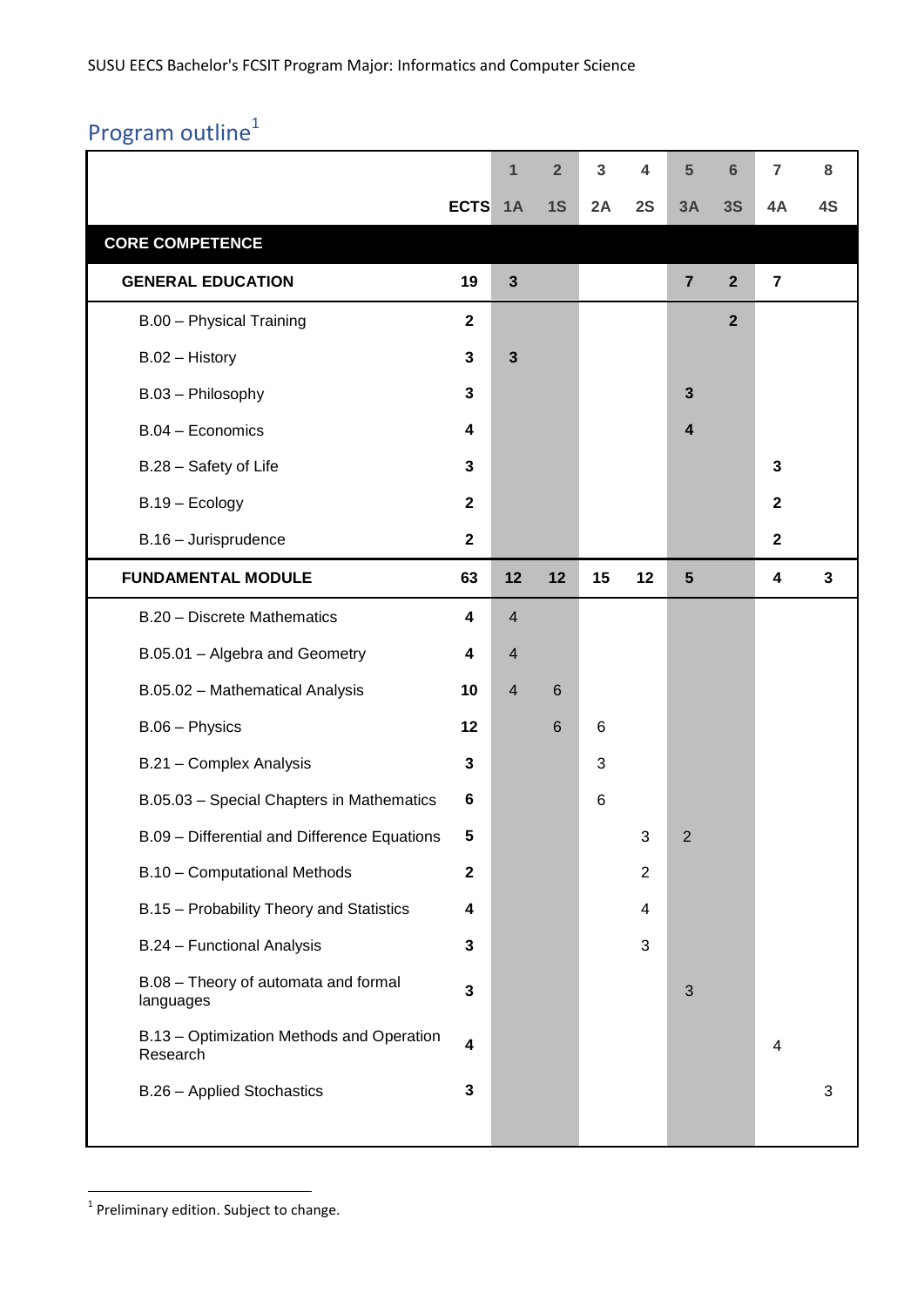#### SUSU EECS Bachelor's FCSIT Program Major: Informatics and Computer Science

|                                                                          |                         | 1              | $\overline{2}$ | $\overline{3}$          | 4              | $5\phantom{1}$   | $6\phantom{1}6$ | $\overline{7}$ | 8  |
|--------------------------------------------------------------------------|-------------------------|----------------|----------------|-------------------------|----------------|------------------|-----------------|----------------|----|
|                                                                          | <b>ECTS</b>             | 1A             | 1S             | 2A                      | 2S             | 3A               | <b>3S</b>       | 4A             | 4S |
| <b>ENGLISH LANGUAGE</b>                                                  | 20                      | $5\phantom{1}$ | $5\phantom{1}$ | 5                       | 5              |                  |                 |                |    |
| B.01 - Foreign Language                                                  | 15                      | 5              | $5\phantom{.}$ | 5                       |                |                  |                 |                |    |
| B.17 - Foreign Language for Business                                     | $5\phantom{1}$          |                |                |                         | 5              |                  |                 |                |    |
| <b>BASICS OF COMPUTER SCIENCE AND</b><br><b>INFORMATION TECHNOLOGIES</b> | 44                      | $\overline{7}$ | $\pmb{8}$      | $\overline{\mathbf{r}}$ | 5              | $\boldsymbol{9}$ | $\mathbf{2}$    | 6              |    |
| B.07 - Computer Science                                                  | $\mathbf{3}$            | $\mathbf{3}$   |                |                         |                |                  |                 |                |    |
| B.11.01 - Basics of Programming                                          | 4                       | $\overline{4}$ |                |                         |                |                  |                 |                |    |
| B.11.02 - Programming on High-level<br>Languages                         | 4                       |                | 4              |                         |                |                  |                 |                |    |
| B.23 - Applied Software Packages                                         | $\mathbf{2}$            |                | $\overline{2}$ |                         |                |                  |                 |                |    |
| BF.P1.06.1 - Social and Ethical Problems of<br>$\mathsf{I}\mathsf{T}$    | $\overline{\mathbf{2}}$ |                | $\overline{2}$ |                         |                |                  |                 |                |    |
| B.11.03 - Object-oriented programming                                    | 4                       |                |                | $\overline{\mathbf{4}}$ |                |                  |                 |                |    |
| B.14 - Algorithms and Complexity Analysis                                | 3                       |                |                | 3                       |                |                  |                 |                |    |
| B.27 - Physical foundations of computer<br>construction                  | $\mathbf 2$             |                |                |                         | $\overline{2}$ |                  |                 |                |    |
| BF.02 - Mathematical Logic and Theory of<br>Algorithms                   | $\overline{\mathbf{3}}$ |                |                |                         | 3              |                  |                 |                |    |
| B.12 - Operating Systems                                                 | 3                       |                |                |                         |                | 3                |                 |                |    |
| B.18 - Database Technologies                                             | 3                       |                |                |                         |                | 3                |                 |                |    |
| B.22 - Computer Networks                                                 | 3                       |                |                |                         |                | 3                |                 |                |    |
| BF.P1.02 - Theory of Finite Graphs and<br>Applications                   | $\overline{\mathbf{2}}$ |                |                |                         |                |                  | $\overline{2}$  |                |    |
| B.25 - Geoinformation Systems                                            | 3                       |                |                |                         |                |                  |                 | 3              |    |
| BF.12 - Functional and Logical<br>Programming                            | 3                       |                |                |                         |                |                  |                 | 3              |    |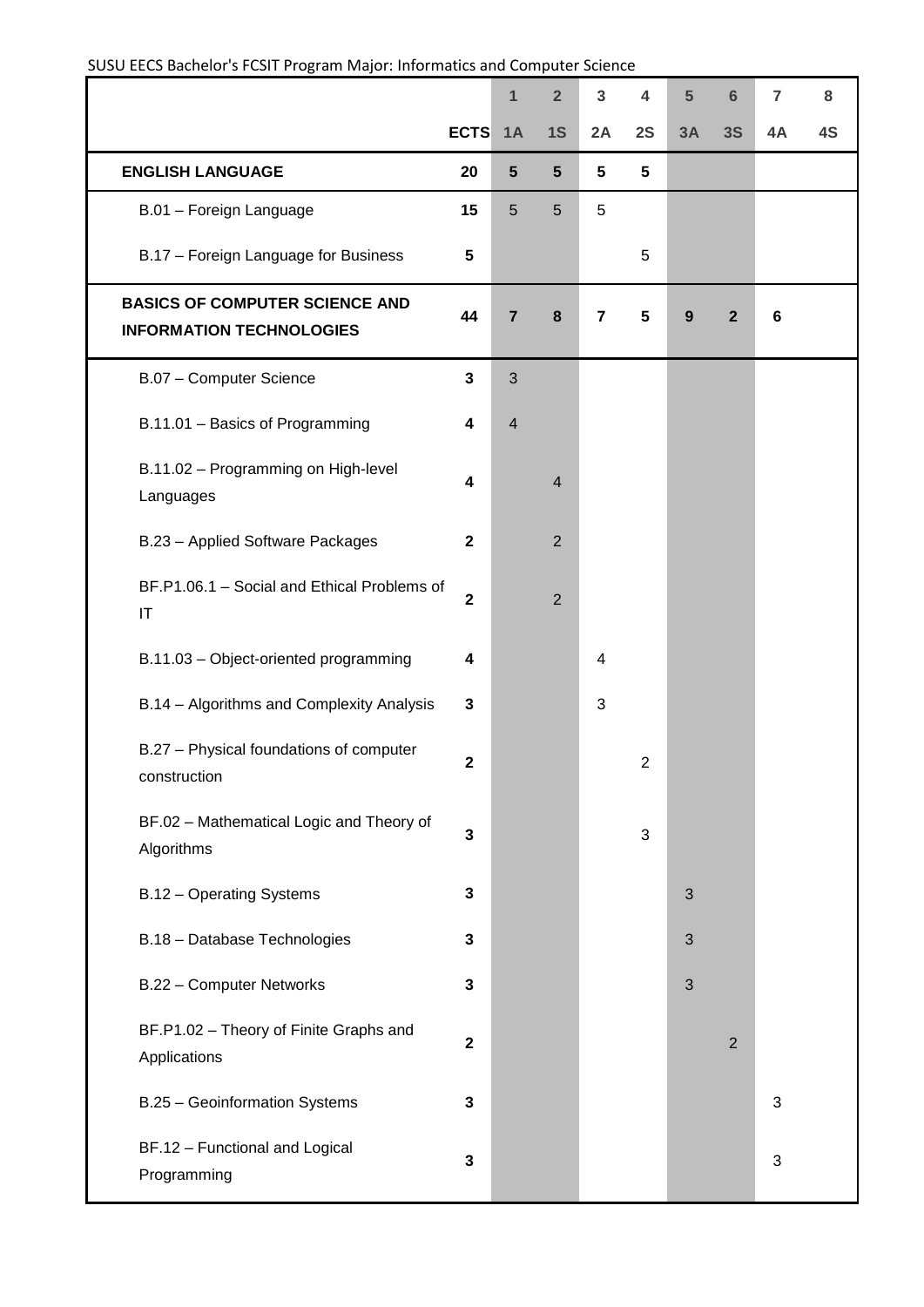| SUSU EECS Bachelor's FCSIT Program Major: Informatics and Computer Science |                         |             |                |    |                |    |                |                |                |  |
|----------------------------------------------------------------------------|-------------------------|-------------|----------------|----|----------------|----|----------------|----------------|----------------|--|
|                                                                            |                         | $\mathbf 1$ | $\overline{2}$ | 3  | 4              | 5  | $6\phantom{1}$ | $\overline{7}$ | 8              |  |
|                                                                            | <b>ECTS</b>             | 1A          | 1S             | 2A | 2S             | 3A | 3S             | 4A             | 4S             |  |
| SOFTWARE DEVELOPMENT AND INTELLIGENT DATA PROCESSING                       |                         |             |                |    |                |    |                |                |                |  |
| <b>SOFTWARE DEVELOPMENT</b>                                                | 48                      |             | $\overline{2}$ |    | $\mathbf{2}$   | 6  | 20             | 8              | 10             |  |
| BF.04 - Computer Architecture                                              | $\mathbf{2}$            |             | $\overline{2}$ |    |                |    |                |                |                |  |
| BF.P1.04 - Modeling of Information<br>Processes                            | $\overline{\mathbf{2}}$ |             |                |    | $\overline{2}$ |    |                |                |                |  |
| BF.01 - Basics of Web Programming                                          | $\mathbf{3}$            |             |                |    |                | 3  |                |                |                |  |
| BF.08.01 - Programming on .NET                                             | 3                       |             |                |    |                | 3  |                |                |                |  |
| BF.08.02 - Java Programming                                                | $\mathbf{3}$            |             |                |    |                |    | 3              |                |                |  |
| BF.05 - Practice on Professional Activities                                | $\bf 6$                 |             |                |    |                |    | $\overline{2}$ | $\overline{2}$ | $\overline{2}$ |  |
| BF.07 - Operating Systems Unix/Linux                                       | 4                       |             |                |    |                |    | $\overline{4}$ |                |                |  |
| BF.09 - Software Engineering                                               | 4                       |             |                |    |                |    | $\overline{4}$ |                |                |  |
| BF.11 - Web-design                                                         | $\mathbf{3}$            |             |                |    |                |    | 3              |                |                |  |
| BF.P1.07.01 - Basics of Game<br>Development                                | $\overline{\mathbf{4}}$ |             |                |    |                |    | $\overline{4}$ |                |                |  |
| BF.10 - Enterprise Automation                                              | $\mathbf{3}$            |             |                |    |                |    |                | 3              |                |  |
| BF.P1.02 - Computer Graphics                                               | 3                       |             |                |    |                |    |                | 3              |                |  |
| BF.13 - Mobile development (Samsung)                                       | 3                       |             |                |    |                |    |                |                | 3              |  |
| BF.16 - IT-Management                                                      | $\overline{\mathbf{2}}$ |             |                |    |                |    |                |                | $\overline{2}$ |  |
| BF.P1.03 - Cyber Security                                                  | $\mathbf{3}$            |             |                |    |                |    |                |                | 3              |  |
| <b>INTELLIGENT DATA PROCESSING</b>                                         | 13                      |             |                |    | $\mathbf{3}$   |    | 3              | $\mathbf{2}$   | 5              |  |
| BF.03 - Structures and algorithms of data<br>processing                    | $\mathbf{3}$            |             |                |    | $\mathbf{3}$   |    |                |                |                |  |
| BF.06 - Theory, methods and tools<br>of parallel programming               | $\mathbf{3}$            |             |                |    |                |    | 3              |                |                |  |
| BF.P1.05 - Intellectual Systems and<br>Technologies                        | $\overline{\mathbf{2}}$ |             |                |    |                |    |                | $\overline{2}$ |                |  |
| BF.14 - Technologies for analytical<br>processing of information           | $\mathbf 2$             |             |                |    |                |    |                |                | $\overline{2}$ |  |
| BF.15 - Basics of Cloud Processing                                         | $\mathbf{3}$            |             |                |    |                |    |                |                | 3              |  |

#### SUSU EECS Bachelor's FCSIT Program Major: Informatics and Computer Science